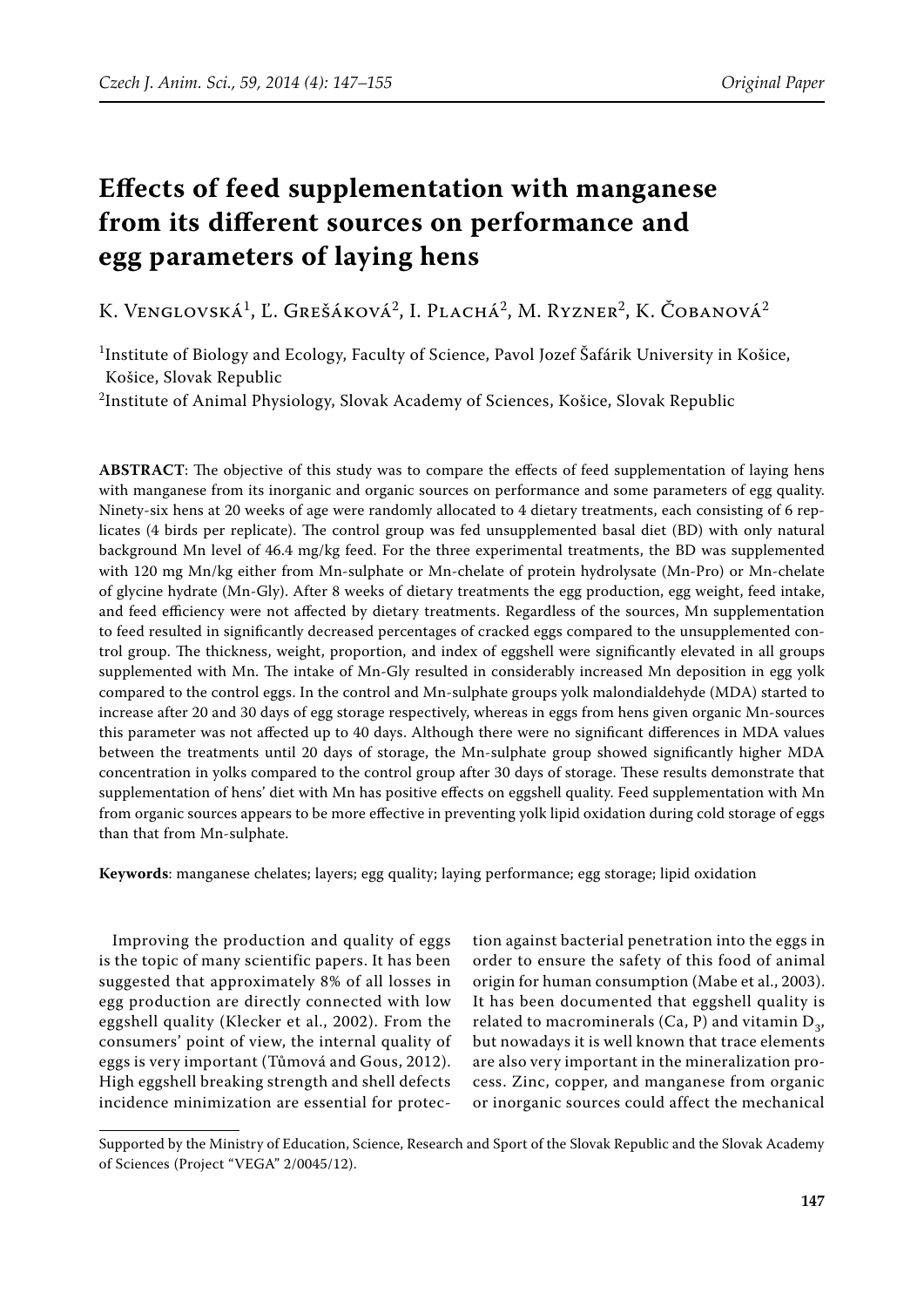properties of eggshell (Mabe et al., 2003; Swiatkiewicz and Koreleski, 2008).

Manganese as an essential trace element plays an important biological role in animals, in particular for normal bone formation, reproductive function, brain function, carbohydrate and lipid metabolism (Underwood, 1977). Mn also plays a crucial role in antioxidant protection as an integral part of Mn-superoxide dismutase (Robinson, 1998). In poultry, Mn is essential for eggshell formation and can positively affect eggshell quality. It has been shown that hens fed Mn-deficient diets produced eggs with thinner shells, with translucent areas and abnormalities in eggshell ultrastructure, particularly in its mammillary layer (Leach Jr. and Gross, 1983).

In poultry nutrition, either the inorganic and organic forms of the trace minerals as feed additives are commonly added to diets to improve hens' performance, production, and quality of eggs. Compared to inorganic sources, the organic mineral sources are reported to have several advantages, including protection from undesired chemical reactions in the gastrointestinal tract, easy passage intact through the intestine wall, and possibly different absorption, metabolic pathway, and mechanisms (Mateos et al., 2005). Several studies indicate that organic sources of trace minerals such as amino acid complexes, chelates, and proteinates have higher bioavailability than traditionally used inorganic forms (Henry et al., 1989; Smith et al., 1995; Li et al., 2005; Yan and Waldroup, 2006; Skřivan et al., 2010; Yuan et al., 2011). However, some results remain controversial. Some researchers have suggested that the use of organic sources of Mn substantially affects laying performance and eggshell quality (Klecker et al., 2002; Yildiz et al., 2011; Sun et al., 2012), whereas other authors have found no difference between inorganic and organic Mn sources (Lim and Paik, 2003; Mabe et al., 2003; Swiatkiewicz and Koreleski, 2008).

The present study was designed to evaluate the laying performance, some parameters of egg quality, susceptibility of yolk lipids to oxidation, and deposition of Mn in egg yolk of laying hens fed diets supplemented with Mn from its various sources (organic vs. inorganic).

#### **MATERIAL AND METHODS**

*Animals and husbandry.* The experiment was carried out on 96 hens of Lohmann Brown laying strain with the initial age of 20 weeks. On the basis of their body weight the birds were assigned evenly into four dietary treatments, each replicated six times with four hens (two cages) per replicate. During the whole experiment all birds were housed in battery cages for laying hens with randomized allocation of two birds per cage. The enriched cages sizing  $43 \times 42 \times 68.5$  cm provided 903 cm<sup>2</sup> of floor area per hen. Each cage was equipped with a two-nipple drinker, nest box, perch, dust bath, and equipment for sharpening claws. All birds were fed resctricted amount of feed (120 g/day) during whole experiment while water was offered *ad libitum*. A constant lighting regimen of 15 h light (L) : 9 h darkness (D) was maintained throughout the adaptation and experimental periods. Environmental temperature was kept at 19–24°C and relative air moisture at 60–70%.

All experimental procedures were in accordance with established standards for the care and use of animals for research purposes. The experimental protocol was approved by the Ethical Committee of the Institute of Animal Physiology SASci and the State Veterinary and Food Office (Ro-1479/11-221/3).

*Experimental design and diets***.** A period of 3 weeks was used for the adaptation of birds to feeding only the basal diet (BD) without manganese supplementation. All layers were fed the same wheat-maize-soybean meal basal diet formulated to contain adequate levels of all nutrients as recommended by the National Research Council (1994). The analyzed natural background content of the unsupplemented diet was  $46.4 \pm 2.9$  mg Mn/kg. The composition and nutrient content of the diet fed to the hens since week 20 of age are given in Table 1. The following 8-week experimental period (from week 23) was subdivided into two 4-week periods. The control group continued in feeding the same unsupplemented BD during the whole experiment. Experimental diets for groups 2–4 were supplemented with identical Mn doses of 120 mg/kg, either from Mn sulphate (laboratory grade) or Mn-chelate of protein hydrolysate (Mn-Pro) (Bioplex®Mn 15%; Alltech Inc., Nicholasville, USA) or from Mn-chelate of glycine hydrate (Mn-Gly) (Glycinoplex-Mn 22%; Phytobiotics Futterzusatzstoffe GmbH, Eltville, Germany). The mean analyzed values of Mn concentrations in supplemented layer diets (five replicates of each) for groups 2–4 fed to hens from 24 weeks of age were  $165.4 \pm 3.7$ ,  $171.1 \pm 7.7$ , and  $171.2 \pm 4.0$  mg/kg complete feed, respectively.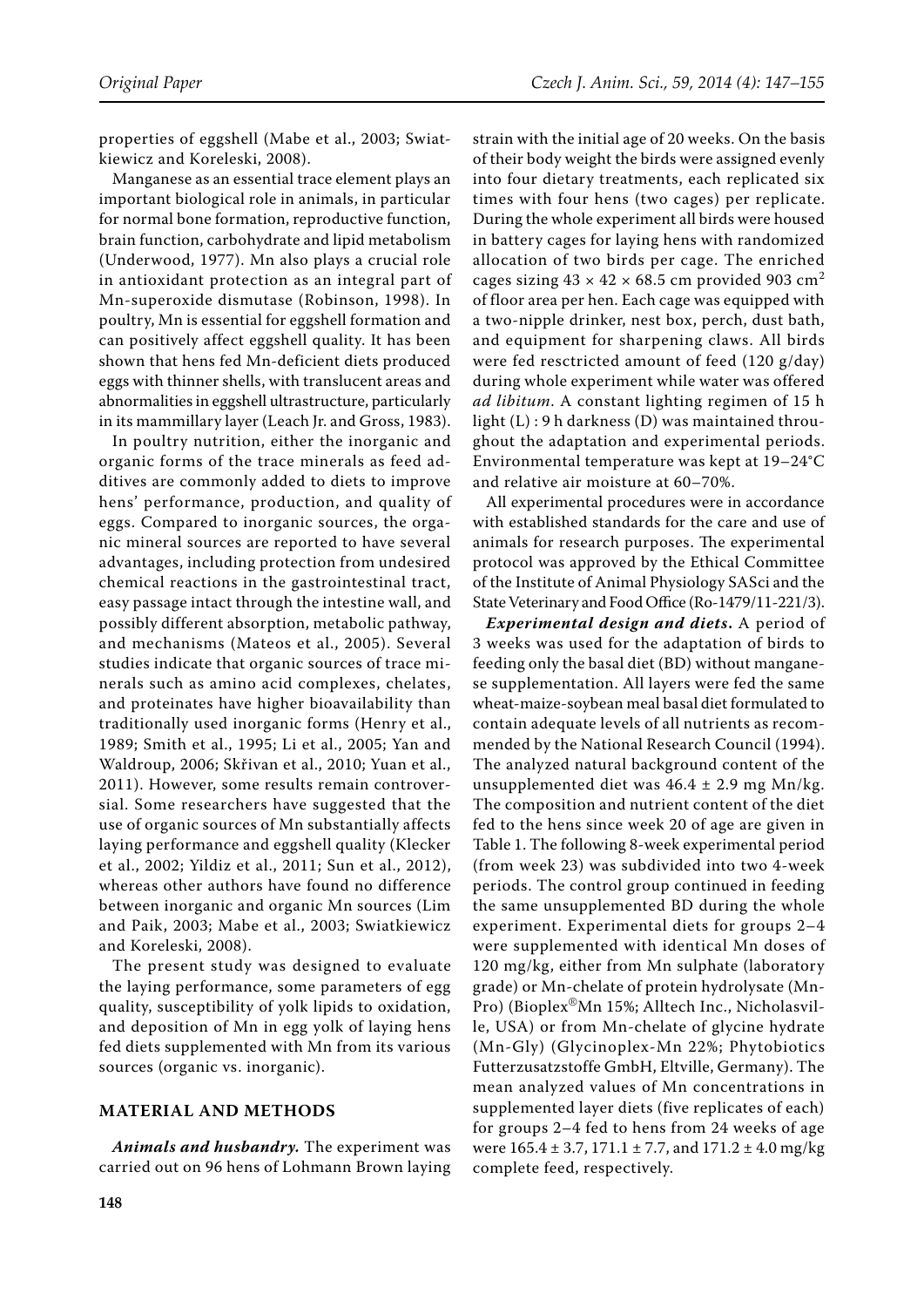| Ingredients                           | g/kg | Analyzed composition                      |       |
|---------------------------------------|------|-------------------------------------------|-------|
| Wheat, ground $(110 \text{ g CP/kg})$ | 335  | $\frac{dy}{dx}$ dry matter $\frac{g}{kg}$ | 892   |
| Maize, ground (83 g CP/kg)            | 310  | crude protein $(g/kg)$                    | 186   |
| Soybean meal, extracted (460 g CP/kg) | 245  | crude fat $(g/kg)$                        | 18.3  |
| Limestone                             | 90   | crude fibre $(g/kg)$                      | 33.1  |
| Premix HYD-10 <sup>b</sup>            | 20   | ash $(g/kg)$                              | 111   |
|                                       |      | calcium $(g/kg)$                          | 36.6  |
| <b>Calculated nutrients</b>           |      | phosphorus $(g/kg)$                       | 6.0   |
| Methionine                            | 3.8  | zinc $(mg/kg)$                            | 107.3 |
| Methionine + cystine                  | 6.9  | copper $(mg/kg)$                          | 17.4  |
| Lysine                                | 8.7  | manganese $(mg/kg)$                       | 46.4  |
| ME (MJ/kg)                            | 11.5 | selenium $(mg/kg)$                        | 0.3   |

Table 1. Ingredients and chemical composition of the basal diet<sup>a</sup>

 $CP =$  crude protein,  $ME =$  metabolizable energy

a diets for three experimental groups were supplemented with manganese, each from its different source, at the level of 120 mg Mn/kg feed

<sup>b</sup>vitamin-mineral premix provided per kg of complete diet: vitamin A 11 000 IU, vitamin D<sub>3</sub> 2 750 IU, vitamin K 2.2 mg, vitamin E 12.0 mg, vitamin B<sub>1</sub> 2.2 mg, vitamin B<sub>2</sub> 5.0 mg, vitamin B<sub>6</sub> 3.1 mg, vitamin B<sub>12</sub> 0.02 mg, niacin 24.6 mg, pantothenic acid 6.6 mg, biotin 0.1 mg, folic acid 0.6 mg, methionine 1.2 g, Ca 3.4 g, P 2.27 g, Cl 2.1 g, Na 1.4 g, K 5.2 mg, Zn 37.6 mg, I 0.4 mg, Co 0.2 mg, Cu 7.6 mg, Fe 48.1 mg, Se 0.1 mg, Mg 11.4 mg

*Data collection and measurements***.** The laying hens were weighed individually at the beginning and at the end of the experiment. Feed intake (per cage) was recorded on weekly basis. Egg production, egg weight, number of cracked and soft-shelled eggs were monitored daily from 24 to 31 weeks of age. Eggs from each pen were collected 3 times a day (at 9:00, 12:00, and 15:00 h.). The feed consumption and feed to egg mass ratio were determined for each replicate weekly. Based on the collected data, the basic production parameters (laying rate, feed to egg mass ratio, daily feed intake) were calculated.

Egg quality was assessed twice during the experiment, after weeks 4 and 8 of feeding the experimental diets. Three eggs from each replicate (18 eggs per treatment) were collected on the two consecutive last days (totally 36 eggs per treatment) before the end of each 4-week feeding period for measurement of the weights of albumen, yolk, shell, and eggshell thickness. Length and width of each egg were measured for egg shape index (%) calculation (width/length  $\times$  100). Subsequently the eggs were first weighed and broken, and the yolk was then carefully separated from the albumen. The shell weight was measured after washing the interior egg membrane and after its drying at 60°C for 48 h. Albumen weight was calculated by subtracting the shell and yolk weights from the egg

weight. After manual removal of shell membranes, eggshell thickness was measured at three different egg points (air cell, sharp end, and any side of the equator) using a micrometer (Model 7313; Mitutoyo Corp., Kawasaki, Japan). An average of three different thickness measurements from each egg was used to estimate the eggshell thickness. The proportion of eggshell (ES), albumen (A), and yolk (Y) were calculated as ((ES or A or Y weight/ egg weight)  $\times$  100). Eggshell index (g/100 cm<sup>2</sup>) was calculated as (shell weight (g)/shell surface  $\rm (cm^2)$ ) × 100, where the shell surface area (cm<sup>2</sup>) was determined using the equation  $4.68 \times$  egg weight<sup> $2/3$ </sup> (g) (Ahmed et al., 2005).

To investigate the effect of the diet on lipid oxidation of egg yolks during storage, all fresh eggs from each replicate for each treatment were collected at the end of the trial and placed in a refrigerator (4°C). For analysis of yolk malondialdehyde, at day 0 and then after 10, 20, 30, and 40 days of storage, 3 eggs were selected randomly for each replicate (in total 18 eggs/treatment).

*Chemical analysis***.** The basal diet was analyzed for crude protein, crude fat, crude fibre, and ash using standard procedures (AOAC, 2005; methods 976.05, 2003.06, 973.18, and 942.05). Dry mater (DM) of feed was obtained by the standard method of drying the samples at 105°C. Total phosporus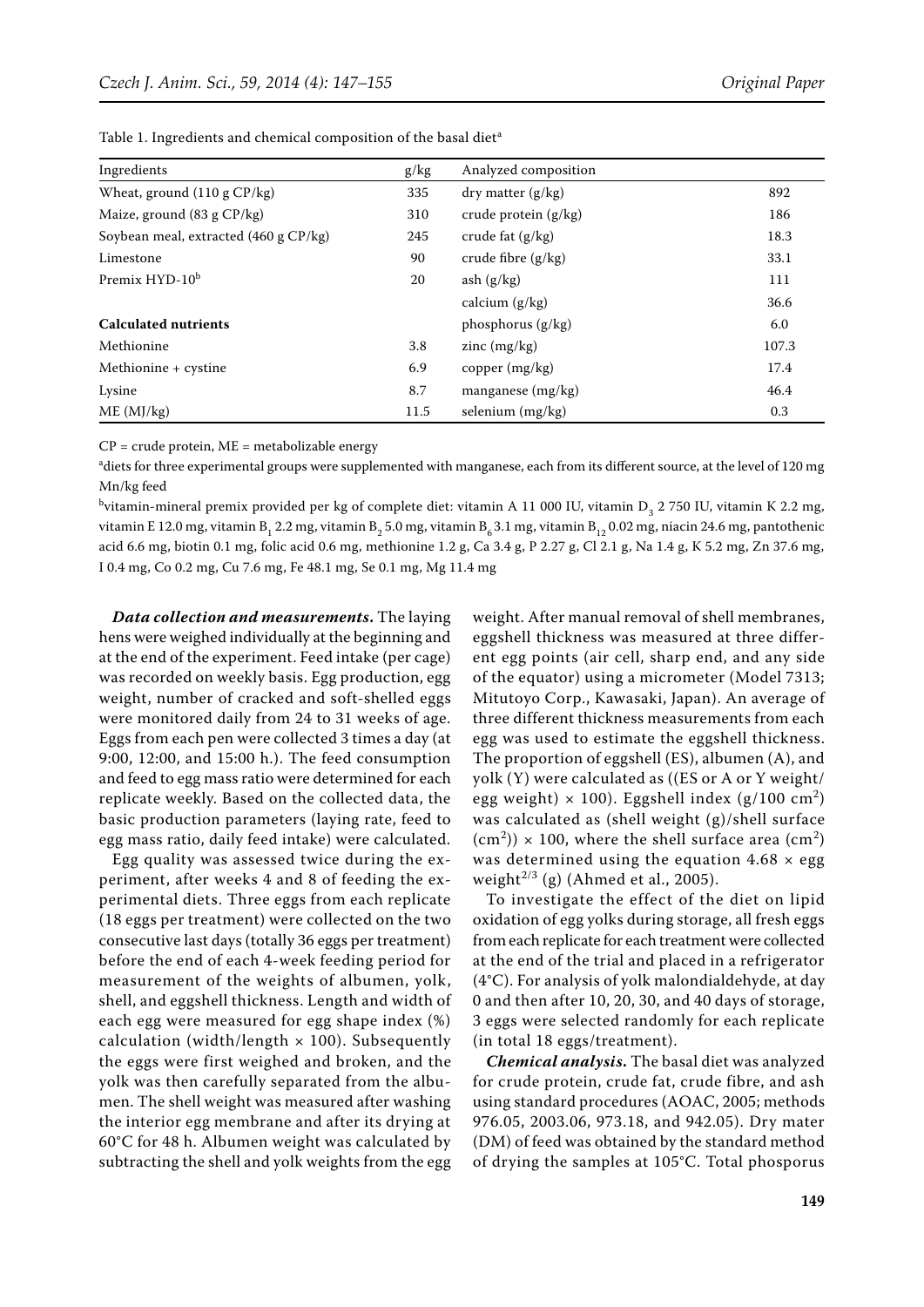was determined colourimetrically with molybdenovanadate (AOAC, 1990; method 965.17), and selenium concentration using the fluorometric method of Rodriguez et al. (1994). Metabolizable energy (ME) content of basal diet components was calculated according to European Table (1989).

Eight weeks after the introduction of experimental diets, 6 pools of egg yolks per treatment (3 eggs/ replicate/pool) were freeze dried. For quantification of manganese, zinc, and copper the samples of freeze-dried egg yolks were digested in 6 ml of concentrated  $HNO<sub>3</sub>$  (65%) and 2 ml  $H<sub>2</sub>O<sub>2</sub>$  (30%) (Suprapur®; Merck, Darmstadt, Germany) in 100-ml durable TFM-PTFE pressure vessels for microwave digestion using a Speedwave MWS-4 microwave (Berghof Company, Eningen, Germany). An atomic absorption spectrometer (Model AA-700) (Shimadzu, Kyoto, Japan) equipped with a GFA graphite furnace atomizer and deuterium lamp background correction was used. The content of Mn and Cu in samples of egg yolks was determined using an AAS graphite furnace with argon as inert gas, and the concentration of Zn using flame atomic absorption spectrophotometry (FAAS). Representative feed samples (*n* = 5) were prepared for chemical analysis of four elements (Mn, Zn, Cu, and Ca) using FAAS as given above.

The secondary oxidation product, malondialdehyde (MDA), in the yolks of fresh and stored eggs was measured by the fluorometric method described by Jo and Ahn (1998) using 1,1,3,3-tetramethoxypropane (Sigma-Aldrich, St. Louis, USA)) as MDA precursor in the calibration curve. The values were expressed in mg MDA/kg egg yolk.

*Statistical analysis.* The differences between the groups were processed using One-Way Analysis of Variance followed by the *post hoc* Tukey's multiple comparison test using GraphPad Prism (Version 5.02, 2008). Differences between the mean values of the different treatment groups were considered statistically significant at *P* < 0.05. Values in tables are means and pooled standard errors of the mean (SEM).

## **RESULTS**

No clinical symptoms of health disorders were observed, no mortality occurred during experiment. The effects of dietary supplementation with various sources of manganese on laying performance are presented in Table 2. No significant differences were observed for feed intake, laying rate, egg mass produced, and feed to egg mass ratio. Addition of Mn into the diet significantly reduced the percentage of cracked eggs compared to control birds (*P* < 0.001). The hens supplemented with Mn-Gly produced fewer soft-shelled eggs than those receiving solely BD ( $P < 0.01$ ). The average weight gain per hen was not significantly different between the treatments.

Egg quality parameters are summarized in Table 3. During the entire experiment the egg weight, weight and proportion of yolk, and weight of albumen were not significantly affected by dietary treatments. After 8 weeks of feeding a diet enriched with manganese from Mn-sulphate and Mn-Gly, significantly lower albumen proportion in eggs was observed in those groups than in control hens fed BD only ( $P < 0.05$ ). The Mn supplementation from Mn-sulphate and Mn-Pro to feed significantly increased shell thickness (*P* < 0.01 and *P*<0.05, respectively) compared to control hens after 4 weeks of feeding. All treated groups had significantly thicker eggshell after 8 weeks of intake of diets enriched with Mn (*P* < 0.01) compared with unsupplemented control. Regardless of the source, Mn supplementation to feed significantly increased the weight, mass proportion, and index of eggshell. The percentage of egg shape index was

|                                 | Basal diet        | Mn-sulphate       | Mn-proteinate     | Mn-glycine chelate | <b>SEM</b> | $P$ -value |
|---------------------------------|-------------------|-------------------|-------------------|--------------------|------------|------------|
| Feed intake (g/hen/day)         | 114.2             | 114.7             | 114.9             | 114.7              | 0.37       | 0.91       |
| Egg mass produced $(g/hen/day)$ | 59.20             | 59.44             | 58.71             | 58.69              | 0.15       | 0.20       |
| Feed to egg mass ratio $(g/g)$  | 2.00              | 1.99              | 1.95              | 2.00               | 0.01       | 0.11       |
| Laying rate (egg/hen/day)       | 0.97              | 0.97              | 0.97              | 0.98               | 0.003      | 0.54       |
| Cracked eggs (%)                | $4.73^{\rm a}$    | 0.92 <sup>b</sup> | 0.56 <sup>b</sup> | 1.52 <sup>b</sup>  | 0.31       | < 0.001    |
| Soft shelled eggs (%)           | 0.91 <sup>a</sup> | $0.39^{ab}$       | $0.38^{ab}$       | 0.0 <sup>b</sup>   | 0.10       | 0.01       |
| Body weight gain (g)            | 186.5             | 152.8             | 210.0             | 192.0              | 9.52       | 0.19       |

Table 2. Effect of Mn source on laying performance during the 8-week feeding period (weeks 24–31 of age)

<sup>a,b</sup> means within a row not sharing common superscripts differ significantly ( $P < 0.05$ )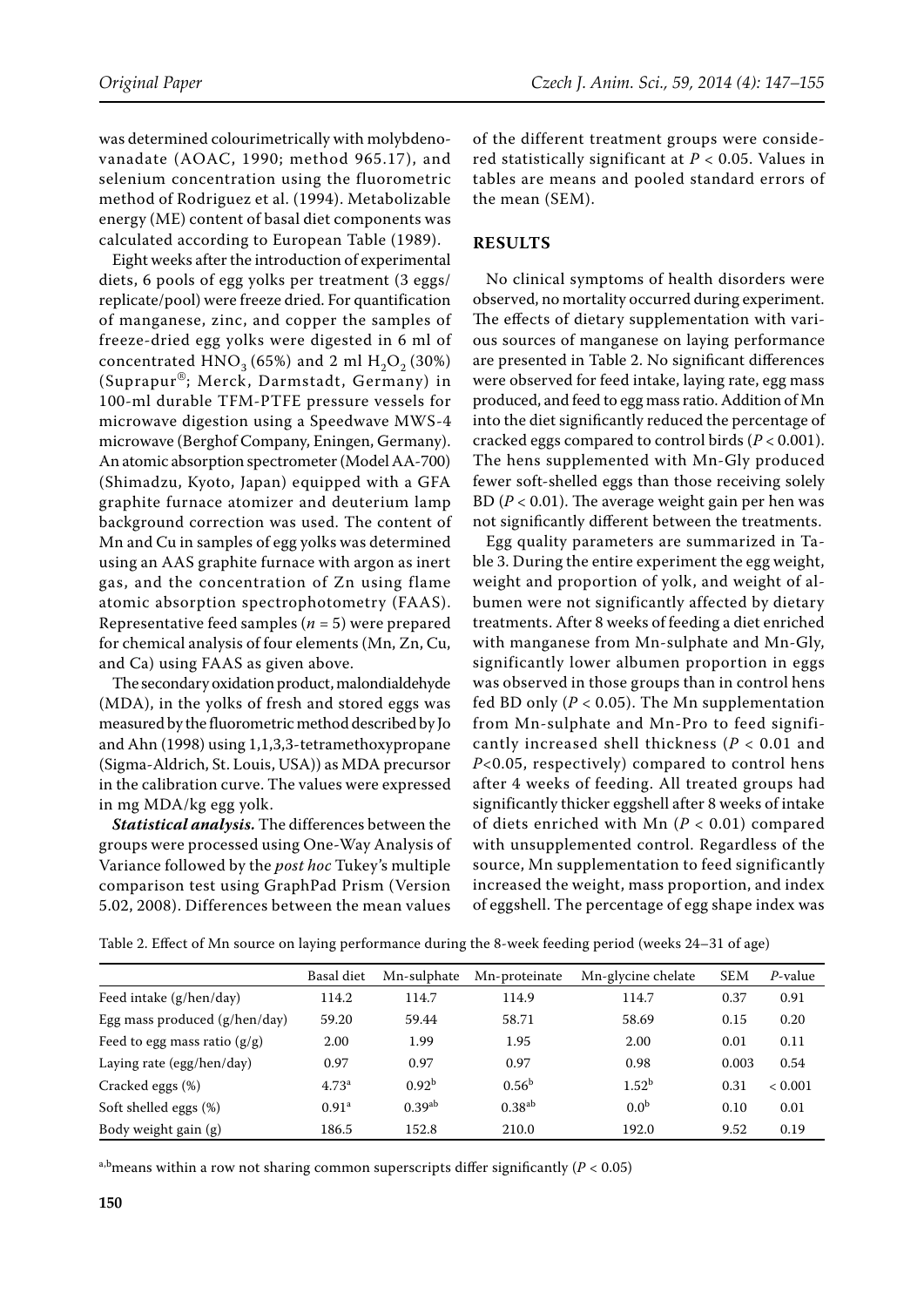|                                       | <b>Basal</b> diet   | Mn-sulphate       | Mn-proteinate      | Mn-glycine chelate   | <b>SEM</b> | $P$ -value  |
|---------------------------------------|---------------------|-------------------|--------------------|----------------------|------------|-------------|
| Egg weight $(g)$                      |                     |                   |                    |                      |            |             |
| week 4                                | 59.65               | 60.56             | 60.61              | 59.25                | 0.24       | 0.12        |
| week 8                                | 61.27               | 61.59             | 61.03              | 60.90                | 0.22       | 0.73        |
| Yolk weight (g)                       |                     |                   |                    |                      |            |             |
| week 4                                | 14.02               | 14.19             | 13.92              | 14.07                | 0.08       | 0.69        |
| week 8                                | 14.82               | 15.22             | 14.69              | 15.07                | 0.08       | $0.07\,$    |
| Yolk proportion (%)                   |                     |                   |                    |                      |            |             |
| week 4                                | 23.51               | 23.45             | 22.96              | 23.73                | 0.12       | 0.12        |
| week 8                                | 24.21               | 24.73             | 24.08              | 24.74                | 0.13       | 0.14        |
| Albumen weight (g)                    |                     |                   |                    |                      |            |             |
| week 4                                | 40.07               | 40.14             | 40.56              | 39.21                | 0.20       | 0.10        |
| week 8                                | 40.95               | 40.33             | 40.26              | 39.76                | 0.20       | 0.21        |
| Albumen proportion (%)                |                     |                   |                    |                      |            |             |
| week 4                                | 67.17 <sup>a</sup>  | $66.26^{ab}$      | $66.93^{ab}$       | $66.18^{b}$          | $0.14\,$   | < 0.05      |
| week 8                                | 66.82 <sup>a</sup>  | $65.51^{b}$       | 65.97ab            | 65.29 <sup>b</sup>   | 0.17       | $< 0.01\,$  |
| Eggshell weight (g)                   |                     |                   |                    |                      |            |             |
| week 4                                | $5.55^a$            | 6.23 <sup>b</sup> | 6.13 <sup>b</sup>  | $5.98^{b}$           | 0.05       | < 0.001     |
| week 8                                | 5.50 <sup>a</sup>   | 6.04 <sup>b</sup> | 6.08 <sup>b</sup>  | 6.07 <sup>b</sup>    | 0.06       | $< 0.001$   |
| Eggshell proportion (%)               |                     |                   |                    |                      |            |             |
| week 4                                | 9.31 <sup>a</sup>   | $10.29^{b}$       | $10.11^{b}$        | 10.09 <sup>b</sup>   | 0.08       | < 0.001     |
| week 8                                | 8.98 <sup>a</sup>   | 9.77 <sup>b</sup> | $9.95^{b}$         | $9.96^{b}$           | 0.09       | $< 0.001$   |
| Eggshell thickness (mm)               |                     |                   |                    |                      |            |             |
| week 4                                | 0.38 <sup>a</sup>   | 0.41 <sup>b</sup> | 0.41 <sup>b</sup>  | $0.39$ <sup>ab</sup> | 0.003      | $< 0.01$    |
| week 8                                | 0.36 <sup>a</sup>   | $0.39^{b}$        | $0.39^{b}$         | $0.39^{b}$           | 0.003      | $< 0.001$   |
| Eggshell index $(g/100 \text{ cm}^2)$ |                     |                   |                    |                      |            |             |
| week 4                                | 7.85 <sup>a</sup>   | 8.45 <sup>b</sup> | 8.51 <sup>b</sup>  | 8.37 <sup>b</sup>    | 0.06       | $< 0.001\,$ |
| week 8                                | 7.53 <sup>a</sup>   | 8.38 <sup>b</sup> | 8.41 <sup>b</sup>  | $8.34^{b}$           | 0.08       | $< 0.001$   |
| Egg shape index (%)                   |                     |                   |                    |                      |            |             |
| week 4                                | 78.78 <sup>ab</sup> | $78.33^{a}$       | $78.10^a$          | 79.93 <sup>b</sup>   | 0.22       | < 0.05      |
| week 8                                | $78.40^{ab}$        | $78.78^{b}$       | 77.68 <sup>a</sup> | 78.79 <sup>b</sup>   | 0.15       | $< 0.05\,$  |

Table 3. Parameters of eggs from hens after 4 and 8 weeks of feeding experimental diets supplemented with manganese from various sources

a,b<sub>means</sub> within a row not sharing common superscripts differ significantly ( $P < 0.05$ )

significantly elevated (*P* < 0.05) due to addition of Mn-sulphate and Mn-Gly compared to the eggs from hens fed the diet with Mn-Pro for 8 weeks.

Only diet supplemented with manganese from Mn-Gly resulted in significantly increased (*P* < 0.05) Mn content in egg yolk. No differences in

Table 4. Effects of feed supplementation with manganese from various sources on concentration of manganese, zinc, and copper in egg yolk (mg/kg yolk DM)

|           | Basal diet     | Mn-sulphate        | Mn-proteinate        | Mn-glycine chelate | <b>SEM</b> | P-value |
|-----------|----------------|--------------------|----------------------|--------------------|------------|---------|
| Manganese | $1.65^{\rm a}$ | 2.07 <sup>ab</sup> | $1.96$ <sup>ab</sup> | $2.41^{b}$         | 0.10       | 0.05    |
| Zinc      | 82.92          | 71.34              | 71.45                | 78.73              | 1.99       | 0.09    |
| Copper    | 2.57           | 2.78               | 2.62                 | 2.72               | 0.03       | 0.09    |

DM = dry matter

a,b<sub>means</sub> within a row not sharing common superscripts differ significantly ( $P < 0.05$ )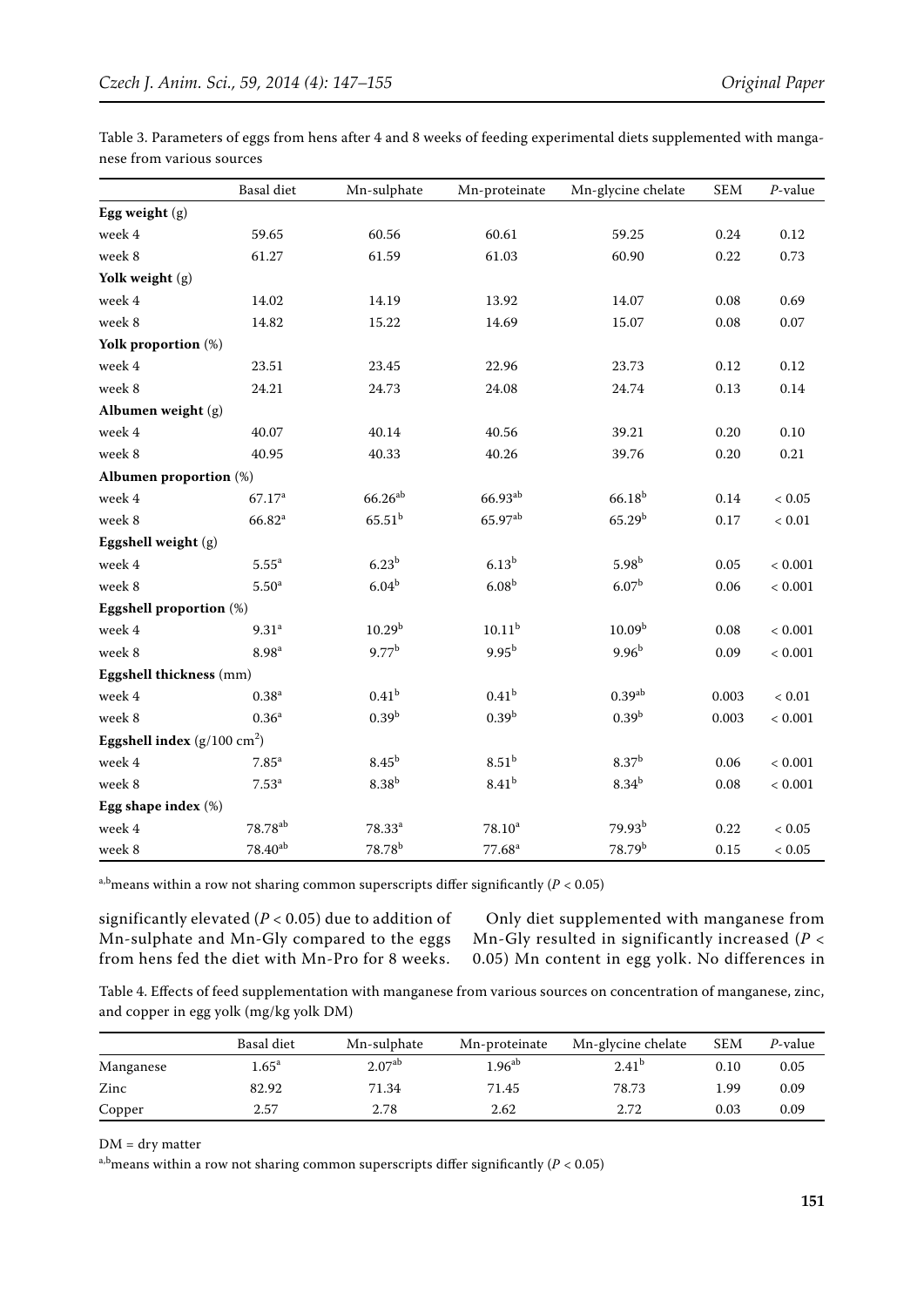|            | Basal diet         | Mn-sulphate        | Mn-proteinate | Mn-glycine chelate | <b>SEM</b> | $P$ -value |
|------------|--------------------|--------------------|---------------|--------------------|------------|------------|
| Day 0      | 0.70 <sup>A</sup>  | 0.85 <sup>A</sup>  | 0.80          | 0.82               | 0.04       | 0.59       |
| Day 10     | 0.87 <sup>AB</sup> | 1.09 <sub>AB</sub> | 1.12          | 1.08               | 0.05       | 0.29       |
| Day 20     | 1.07 <sup>B</sup>  | 1.03 <sup>AB</sup> | 1.13          | 1.12               | 0.04       | 0.87       |
| Day 30     | $0.95^{Ba}$        | 1.17 <sup>Bb</sup> | $1.07^{ab}$   | 1.04 <sup>ab</sup> | 0.03       | 0.07       |
| Day 40     | 1.03 <sup>B</sup>  | $1.15^B$           | 1.12          | 1.05               | 0.02       | 0.09       |
| <b>SEM</b> | 0.03               | 0.03               | 0.05          | 0.04               |            |            |
| $P$ -value | P < 0.001          | P < 0.05           | 0.11          | 0.10               |            |            |

Table 5. Effects of feed supplementation with manganese from various sources on concentration of malondialdehyde (MDA) in fresh yolks (day 0) and yolks stored at 4°C for 10–40 days (mg MDA/kg yolk)

a,b<sub>means</sub> within a row not sharing common superscripts differ significantly ( $P < 0.05$ )

<sup>A,B</sup> means within a column not sharing common superscripts differ significantly ( $P < 0.05$ )

concentration of Zn and Cu in yolk were observed between treatments (Table 4).

The effect of dietary treatments on MDA concentration in yolks during eggs storage at 4°C is shown in Table 5. The MDA values of egg yolk increased during storage in the control (from day 20 of storage) and Mn-sulphate group (from day 30 of storage). During the whole storage time, the feed supplementation with Mn-Pro and Mn-Gly did not affect MDA concentration in egg yolk. No significant difference in MDA concentration between treatments was observed until 20 days of egg storage. However, the Mn-sulphate group showed significantly higher yolk MDA values (*P* < 0.05) than the control group after 30 days of storage.

# **DISCUSSION**

The supplementation of diets for laying hens with manganese from Mn-sulphate or from two organic sources did not affect the laying performance in our experiment (Table 2). The average daily feed intake and egg weight for all the treatments were within the range of values given by the management guide for commercial Lohmann Brown layers between 24–31 weeks of age (Lohmann Tierzucht, 2008). It has been reported that diet supplementation with 30–120 mg Mn/kg (50–140 mg total Mn/kg feed) did not influence the egg production in brown layers (Luo et al., 2003). Yildiz et al. (2011) showed that egg production, egg mass, and feed conversion ratio were not affected either by the dietary Mn amounts or by the Mn sources, whereas the feed intake was significantly increased in laying hens supplemented with Mn dose of 75 mg/kg for 12 weeks. Swiatkiewicz and Koreleski (2008) found no differences in the laying performance between hens fed diets with organic and inorganic sources of Mn. On the other hand, it has been demonstrated that organic Mn supplementation of feed for laying hens has the potential to improve the production, weight, and quality of eggs (Gheisari et al., 2011). In general, the literature dealing with effects of Mn supplementation on performance parameters of laying hens gives inconsistent outcomes. In commercial poultry farms, peak production usually occurs when hens reach 24–26 weeks of age, and production steadily declines until the flock is taken out of production at approximately 76 weeks of age (Bell, 2002). Our study was conducted in the early phase of the laying cycle (24–31 weeks of age), and therefore it would be interesting to repeat a similar study to determine whether or not the manganese supplementation to feed has any impact on the productivity of laying hens during the later stages of the production cycle. Hossain and Bertechini (1998) reported that feed supplementation with Mn from Mn-sulphate (50 and 75 mg/kg feed) significantly increased the egg production and egg weight in 42–52 weeks old laying hens. Yildiz et al. (2011) observed that Mn supplementation from an organic source significantly increased the egg weight and the body weight gains of layers (49–61 weeks of age) and reduced the percentage of damaged eggs compared to the inorganic source of the element.

In the study by Inal et al. (2001), diet supplementation with 25 mg Mn/kg was shown as sufficient for maximum egg production, egg weight, and feed conversion, but for the optimal eggshell quality the requirement of laying hens was suggested to be much higher. The minimum requirement for the maximal eggshell quality was found to be 50–100 mg/kg. Our overall results show that sup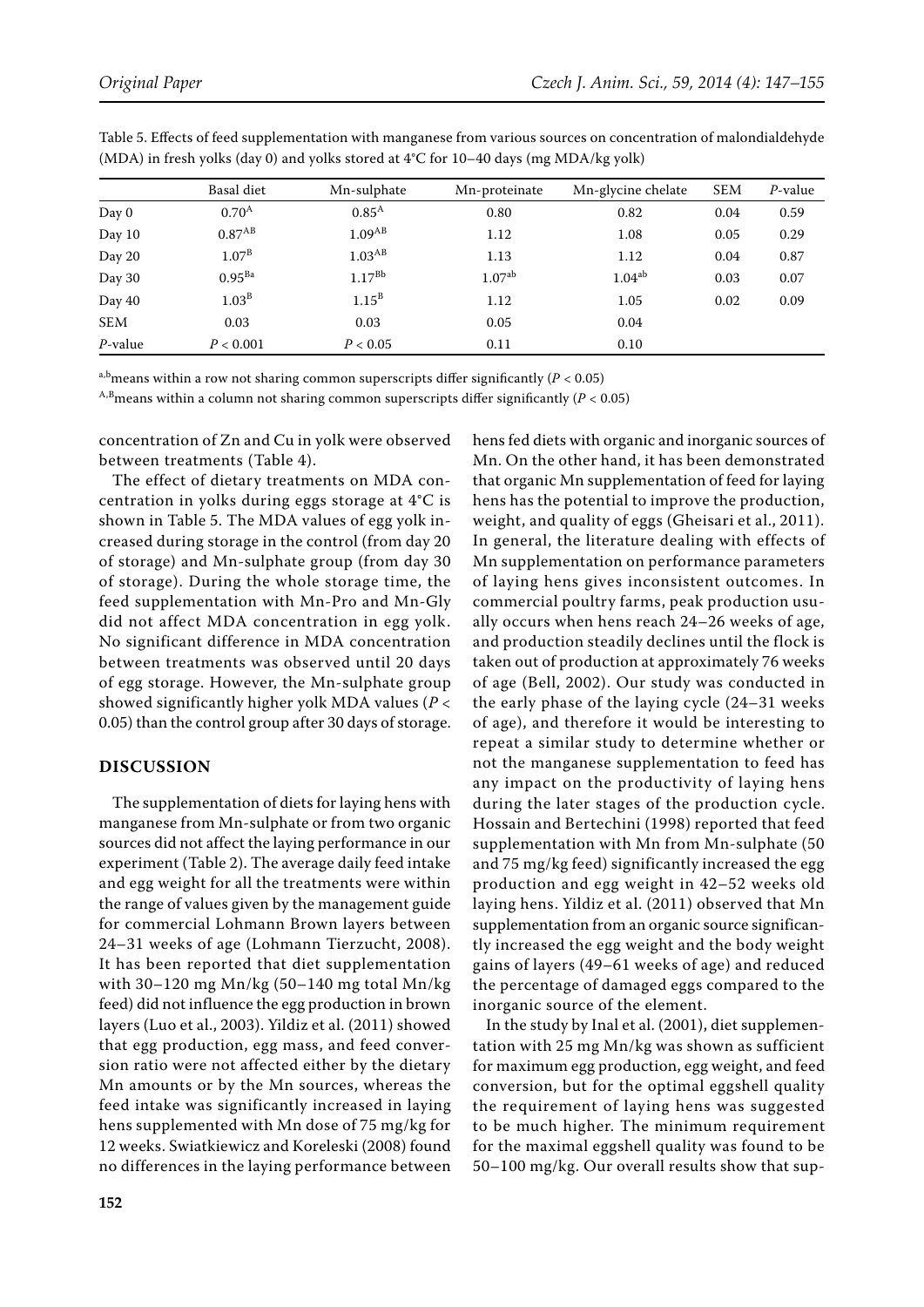plementation of the basal diet with Mn at a dose of 120 mg/kg from inorganic and organic sources positively affects the eggshell quality. Regardless of the different Mn sources in dietary treatments, the percentage of cracked eggs was significantly lower and also the numbers of soft-shelled eggs tended to be reduced by the dietary Mn supplementation. Eggshell breakage is known to be directly related to the quality of the shell, which can be affected by nutrition and breeding conditions (Emery et al., 1984; Tůmová et al., 2009). It is well established that trace elements may affect eggshell quality by their catalytic properties as key enzymes involved in the process of membrane and eggshell formation, or by interaction directly with the calcite crystals in the formation of eggshells (Zamani et al., 2005). Our results show significantly higher eggshell weight, proportion, and index after 4 and 8 weeks of dietary Mn intake. In addition, the eggshell was significantly thicker in eggs from all groups fed diets enriched with additional manganese but not influenced by the source of manganese. The explanation could be based on the fact that manganese activates the glycosyl transferases involved in the formation of mucopolysaccharides, which are components of proteoglycans (Leach Jr., 1976). Proteoglycans are present in the organic matrix that controls eggshell structure and texture and thus can influence its mechanical properties (Nys et al., 2001). Our findings are in agreement with the similar results observed by Sazzad et al. (1994), who reported that dietary Mn levels above 105 mg/kg improved eggshell quality. Fassani et al. (2000) also recorded that the greatest shell thickness was obtained in leghorn hens in the second cycle when their diet was supplemented with 200 mg Mn/ kg compared to lower doses of Mn. In contrast, Zamani et al. (2005) and Hossain and Bertechini (1998) demonstrated no significant difference in eggshell thickness with increasing dietary Mn content. It has been shown that the use of organic sources of Mn beneficially affects the eggshell quality of laying hens, whereas other authors have found no difference between its inorganic and organic sources. Mabe et al. (2003) reported no differences in the eggshell proportion and eggshell density between hens fed diets supplemented with inorganic or organic sources of Mn. In contrast, Bunesova (1999) and Klecker et al. (2002) found positive effect of partial substitution of inorganic Mn sources with their organic forms on the eggshell weight and thickness.

The significant increase of manganese in egg yolk was observed only for hens fed diet enriched with Mn-chelate of glycine hydrate, the other two groups given feeds supplemented with equivalent amounts of this trace element from Mn-sulphate or Mn-Pro showed only the tendency to its increase (Table 4). The discrepancies in relative bioavailability between various organic Mn sources could be explained by different chemical characteristics and chelation strength of commercial organic Mn feed additives (Li et al., 2004). Gravena et al. (2011) observed an increase in the Mn content of egg yolk from quails supplemented with 60, 120, and 180 mg Mn/kg feed from an organic source. According to Mabe et al. (2003), feed supplementation with Mn levels at 30 or 60 mg/kg from its inorganic (MnO) and organic (Mn amino acid complex) sources resulted in higher deposition of this trace element in the yolk of eggs from hens receiving greater amounts of Mn in their diet, regardless of its source.

The level of MDA as a marker of lipid peroxidation was monitored in egg yolk during 40 days of cold storage. Significant increase in MDA levels was detected only in eggs from the control group (from day 20 of storage) and from the group supplemented with Mn-sulphate (from day 30 of storage). The oxidative stability of yolk lipids was not significantly different during whole time of storage (40 days) in both groups of birds fed diets enriched with manganese from organic sources. One of the most important functions of Mn is related to its antioxidative effect mediated by Mn-superoxide dismutase, or by increasing the synthesis of metallothionein (Kobayashi et al., 2007), which can reduce oxidative damage caused by free radicals. The suppression of lipid oxidation in egg yolk from hens supplemented with organic Mn sources may be explained by this hypothesis. A further explanation could be that Mn from organic sources may improve the stability of yolk lipids through superoxide dismutase (SOD), whose optimal activity could prevent the initiation of lipid peroxidation. However, additional studies are required to confirm the suggested mode of action. Wawrzykowsky and Kankofer (2011) confirmed the presence of SOD and its activity in hen egg yolk. Their study also showed significant decrease in SOD activity after a 9-day storage of egg yolk samples. It appears that variation in SOD activity of egg yolk during storage may indicate such a role of manganese in the stability of egg yolk lipids.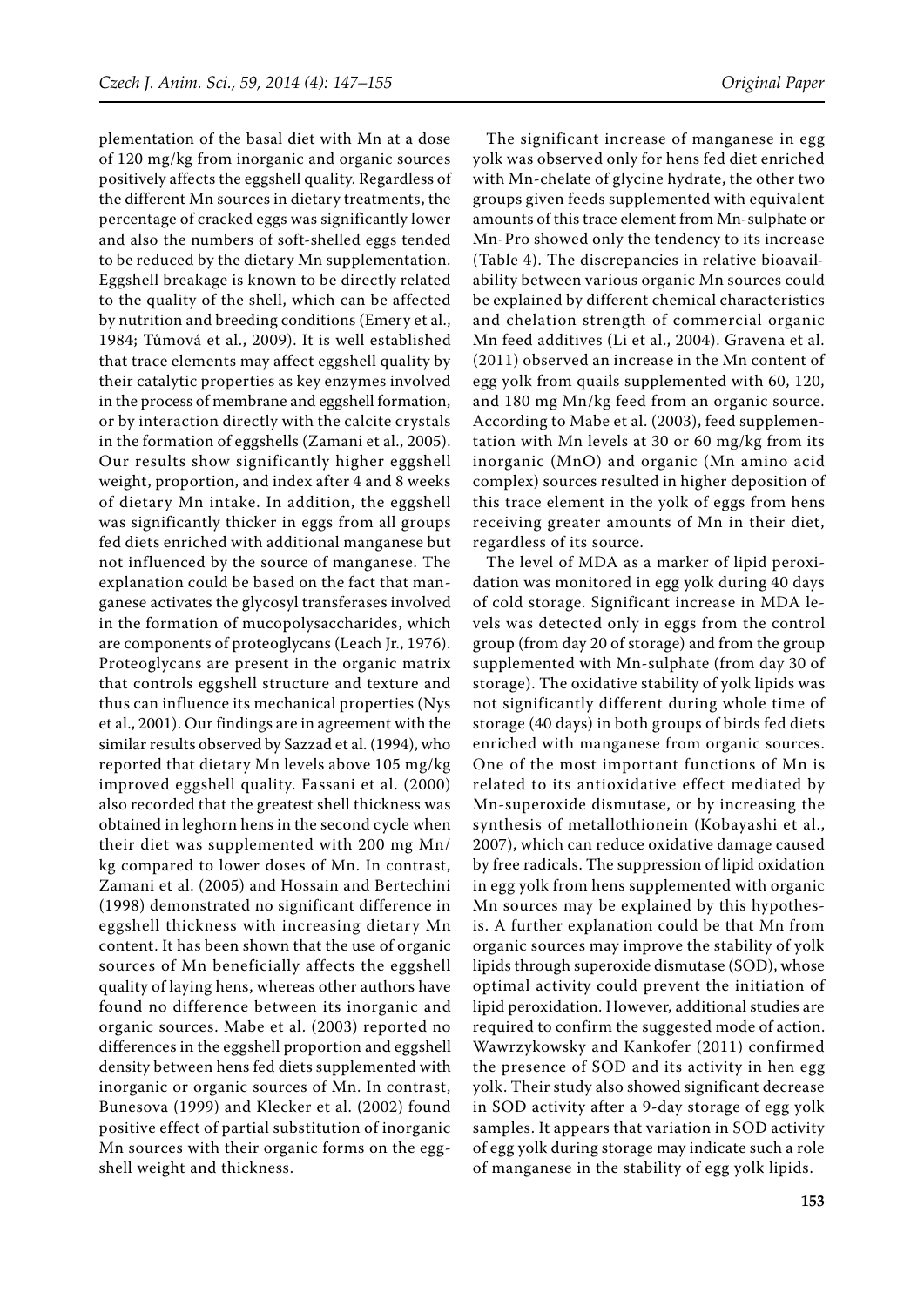# **CONCLUSION**

Neither the laying rate nor feed to egg mass ratio were affected by the source of manganese supplementation to diets for laying hens. The positive effect of manganese supplementation on eggshell quality was observed regardless of its source. However, manganese from its organic sources proved to be more effective in prevention of lipid oxidation in egg yolk during storage than that from manganous sulphate. A significant increase of manganese in egg yolk due to its feed supplementation was found only for hens fed diet enriched with manganese from glycine chelate.

## **REFERENCES**

- Ahmed A.M., Rodriguez-Navarro A.B., Vidal M.L., Gautron J., Gracia-Ruiz J.M., Nys Y. (2005): Changes in eggshell mechanical properties, crystallographic texture and in matrix proteins induced by moult in hens. British Poultry Science, 46, 268–279.
- AOAC (1990): Official Methods of Analysis. 15<sup>th</sup> Ed. Association of Official Analytical Chemists, Aarlington, USA.
- AOAC (2005): Official Methods of Analysis. 18<sup>th</sup> Ed. Association of Official Analytical Chemists, Gaithersburg, USA.
- Bell D.D. (2002): Egg production and egg weight standards for table-egg layers. In: Bell D.D., Weaver W.D. (eds): Commercial Chicken Meat and Egg Production. Kluwer Academic Publishers, Norwell, USA, 1079–1090.
- Bunesova A. (1999): Chelated trace minerals (Zn, Mn) in nutrition of hens. Zeszyty Naukowe Przegladu Hodowlanego, 45, 309–317.
- Emery D.A., Vohra P., Ernst R.A., Morrison S.R. (1984): The effect of cyclic and constant ambient temperatures on feed consumption, egg production, egg weight, and shell thickness of hens. Poultry Science, 63, 2027–2035.
- European Table (1989): European Table of Energy Values for Poultry Feedstuffs. 3rd Ed. World's Poultry Science Associaton, Wageningen, the Netherlands.
- Fassani J.E., Bertechini A.G., de Oliveira B.L., Goncalves T., Fialho E.T. (2000): Manganese in nutrition of the leghorn hens in the second cycle of production. Revista Ciencia e Agrotecnologia, 24, 468–478. (in Portuguese)
- Gheisari A.A., Sanei A., Samie A., Gheisari M.M., Toghyani M. (2011): Effect of diets supplemented with different levels of manganese, zinc, and copper from their organic or inorganic sources on egg production and quality characteristics in laying hens. Biological Trace Element Research, 142, 557–571.
- Gravena R.A., Marques R.H., Roccon J., Picarelli J., Hada F.H., Silva J.D.T., de Queiroz S.A., de Moraes V.M.B. (2011):

Egg quality during storage and deposition of minerals in eggs from quails fed diets supplemented with organic selenium, zinc and manganese. Revista Brasileira de Zootecnia, 40, 2767–2775.

- Henry P.R., Ammerman C.B., Miles R.D. (1989): Relative bioavailability of manganese in manganese-methionine complex for broiler chicks. Poultry Science, 68, 107–112.
- Hossain S.M., Bertechini A.G. (1998): Effect of varying manganese and available phosphorus levels in the diet on egg production and eggshell quality of layers. Animal Feed Science and Technology, 71, 303–308.
- Inal F., Coskun B., Gulsen N., Kurtoglu V. (2001): The effects of withdrawal of vitamin and trace mineral supplements from layer diets on egg yield and trace mineral composition. British Poultry Science, 42, 77–80.
- Jo C., Ahn D.U. (1998): Fluorimetric analysis of 2-thiobarbituric acid reactive substances in turkey. Poultry Science, 77, 457–480.
- Klecker D., Zeman L., Jelinek P., Bunesova A. (2002): Effect of manganese and zinc chelates on the quality of eggs. Acta Universitatis Agriculturae et Silviculturae Mendelianae Brunensis, 50, 59–68.
- Kobayashi K., Kuroda J., Shibada N., Hasegawa T., Seko Y., Satoh M., Tohyama C., Takano H., Imura N., Sakabe K., Fujishiro H., Himeno S. (2007): Induction of metallothionein by manganese is completely dependent on interleukin-6 production. The Journal of Pharmacology and Experimental Therapeutics, 320, 721–727.
- Leach Jr. R.M. (1976): Metabolism and function of manganese. In: Prasad A.S. (ed.): Trace Elements in Human Health and Disease. Vol. II. Academic Press, New York, USA, 235–247.
- Leach Jr. R.M., Gross J.R. (1983): The effect of manganese deficiency upon the ultrastructure of the eggshell. Poultry Science, 62, 499–504.
- Li S., Luo X., Liu B., Crenshaw T.D., Kuang X., Shao G., Yu S. (2004): Use of chemical characteristics to predict the relative bioavailability of supplemental organic manganese sources for broilers. Journal of Animal Science, 82, 2352–2363.
- Li S.F., Luo X.G., Lu L., Crenshaw T.D., Bu Y.Q., Liu B., Kuang X., Shao G.Z., Yu S.X. (2005): Bioavailability of organic manganese sources in broilers fed high dietary calcium. Animal Feed Science and Technology, 124, 703–715.
- Lim H.S., Paik I.K. (2003): Effects of supplementary mineral methionine chelates (Zn, Cu, Mn) on the performance and eggshell quality of laying hens. Asian-Australasian Journal of Animal Sciences, 16, 1804–1805.
- Lohmann Tierzucht (2008): Layer Management Guide: Lohmann Brown-Classic. Lohmann Tierzucht GmbH, Cuxhaven, Germany.